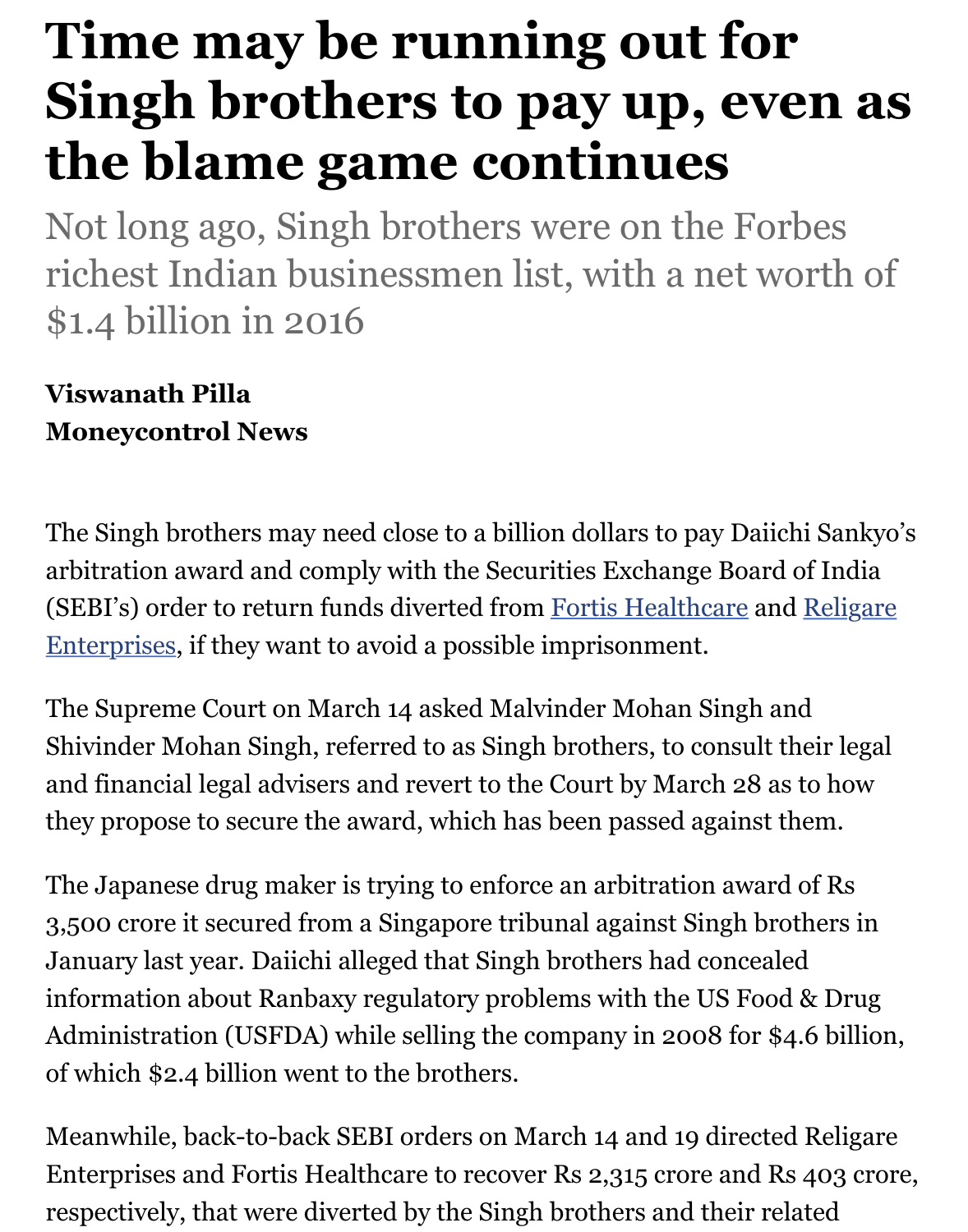insolvency resolution process under Insolvency  $\mathcal{C}$ against Singh brothers and their entities.

## **Will the brothers' pay-up**

Not long ago, Singh brothers were on the Forbes richest Indian busines list, with a net worth of \$1.4 billion in 2016. Now, they have lost most wealth. Their shareholding in Fortis Healthcare and Religare Enterpr now fallen to around a percent,

Given the meltdown of their wealth, it looks a tall order for Singh bro arrange those funds.

But a person who knew brothers told Moneycontrol said a significant of their wealth is locked in real estate assets. "A large portion of the m the brothers received through sale of Ranbaxy was routed into buying estate," said a person who didn't want to be named.

But there is a problem, says the above person, as "the investments into estate was made through an intricate web of companies and it's opaque.

Gurinder Singh Dhillon, the spiritual head of Radha Soami Satsang B (RSSB), his family members and companies controlled by them are said in control of some of these properties. Dhillon is a father like figure for Singh brothers.

Malvinder Singh in his affidavit to the Supreme Court, alleged that Di his family members and companies controlled by him used funds from Ranbaxy sale to buy real estate and loaned over Rs 6,000 crore.

Singh brothers also blamed former Religare top executive Sunil Godh